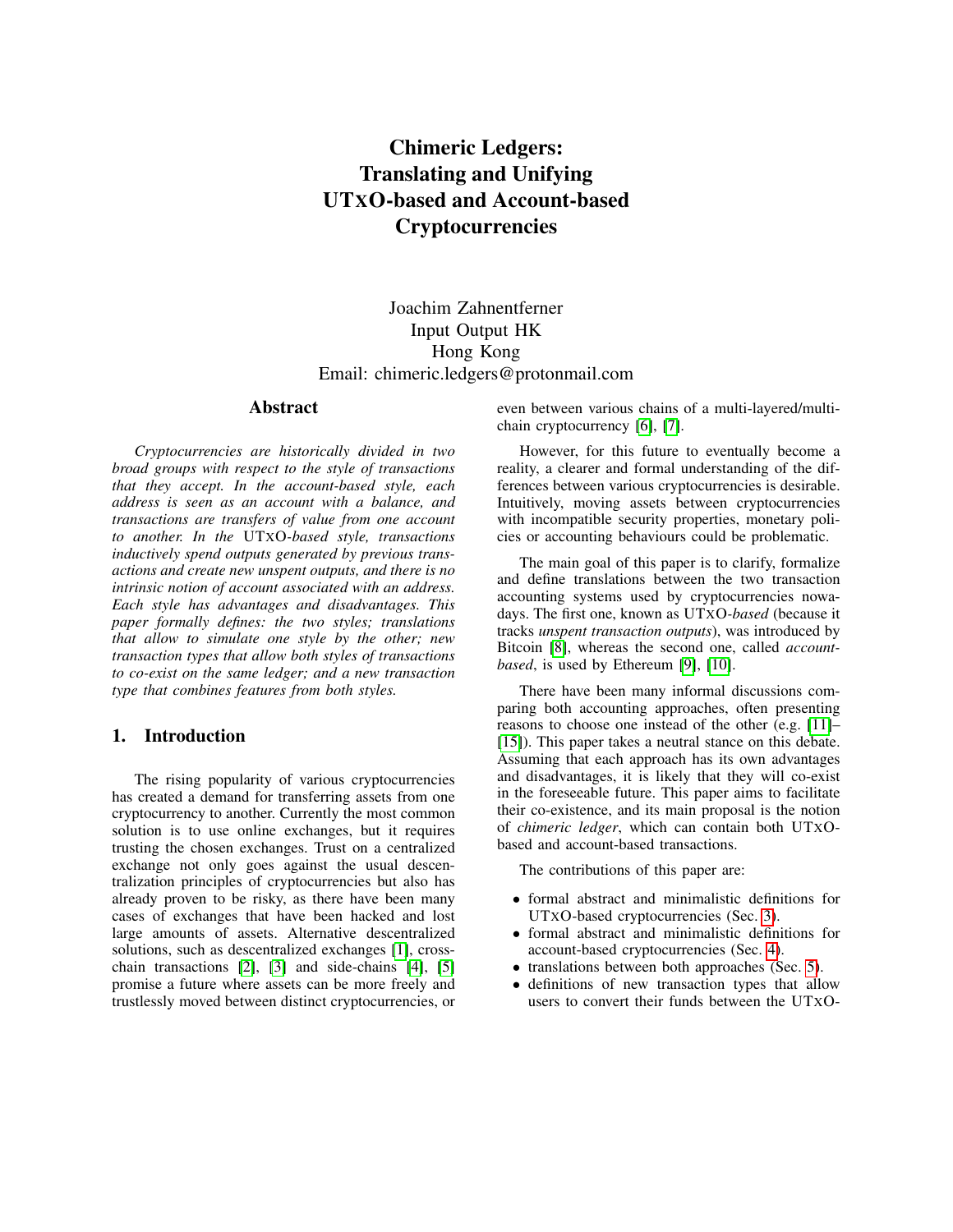based and account-based styles of accounting, enabling chimeric ledgers (Sec. [7\)](#page-8-0).

• definition of a new transaction type, combining features of UTXO-based transaction and accountbased transaction (Sec. [8\)](#page-8-1).

It should be noted that this paper discusses accounting aspects only, intentionally leaving cryptographic authorization and monetary policy concerns aside. The rationale for this decision is to provide an independent accounting foundation on top of which a wide range of monetary policies and authorizations schemes could be defined in future work. A reference implementation in Scala of all concepts defined here is available [\(https://gofile.io/?c=hSGlkW\)](https://gofile.io/?c=hSGlkW). It is recommended to read the implementation together with the paper.

#### <span id="page-1-0"></span>2. Preliminaries

A *blockchain* is, as the name suggests, an immutable chain of blocks of data. Blocks are continuously appended to the chain by mutually distrusting peers. When peers disagree with each other (e.g. on which block to append), a fork occurs, leading to competing versions of the chain that differ from each other on their most recent blocks. Forks are quickly corrected, because peers follow a consensus protocol to decide which competing version they should keep.

*Cryptocurrencies* are blockchain systems where the block data are transactions transferring values between addresses. In such systems, the blockchain functions as a descentralized ledger, maintained by peers reliably without a central trusted authority. Peers are responsible for validating and grouping available unprocessed transactions into a new block and then trying to append the new block to the chain according to the consensus protocol. Typically, there is an economic incentive for this work: if a peer manages to append a block, it receives all the fees allocated by the transactions in the block and possibly an additional subsidy of newly forged money. The forging of new money depends on the monetary policy of the cryptocurrency.

In the formalism presented here, the technical details of the underlying blockchain are disregarded, because only the ledger of transactions (i.e. the data stored in the blockchain) is of interest. In particular, it does not matter whether the ledger is stored in a single chain or in multiple chains (e.g. a main chain and various sidechains). Furthermore, as the focus is on the accounting aspects only, the formalism abstracts away features of cryptocurrencies such as signatures, scripts and smart contracts. In particular, it does not matter whether the transactions transfer value directly (as in Bitcoin) or call smart contracts that indirectly execute the transfers of value (e.g. as in ERC20 tokens [\[16\]](#page-9-12) running on Ethereum). For convenience, a *ledger* is assumed to be simply a list of transactions. Nevertheless, the formalism described here is still applicable to cryptocurrencies that store transactions in graphs (e.g. IOTA [\[17\]](#page-9-13)), as long as the graph nodes can be topologically sorted into a list (as is the case if there are no circular dependencies between transactions). It is possible and perhaps helpful, though not necessary, to associate a *state* to a ledger and think of any *transaction* as a state transition function. The following sections define various subtypes of Transaction.

<span id="page-1-1"></span>Definition 1. A *ledger* is a list of valid transactions:

# Ledger  $\stackrel{\text{def}}{=}$  List[Transaction]

**Notations:** A record data type with fields  $\varphi_1, \ldots, \varphi_n$ of types  $T_1, \ldots, T_n$  is denoted  $(\varphi_1: T_1, \ldots, \varphi_n: T_n)$ . If t is a value of a record data type T and  $\varphi$  is the name of a field of T, then  $t.\varphi$  denotes the value of  $\varphi$  for t. A list  $\lambda$  of type List  $[T]$  is either the empty list  $[T]$  or a list  $e$  ::  $\lambda'$  with *head*  $e$  of type T and *tail*  $\lambda'$  of type List[T].  $[e_1, \ldots, e_n]$  is an abbreviation for  $e_1 : \ldots : e_n : [\cdot]$ .  $\lambda(i)$  denotes the *i*-th element of  $\lambda$  (with the head being the 0-th element, by convention). The concatenation of two lists  $\lambda_1$  and  $\lambda_2$  is denoted  $\lambda_1$ :: $\lambda_2$ . The length of a list  $\lambda$  is denoted  $|\lambda|$ . A list of integers from n to m, including n and m, is denoted  $[n..m]$ . The standard equality symbol  $(=)$  is used to state that two values are equal. The definitional equality symbol  $\left(\frac{\text{det}}{\epsilon}\right)$ is used to define the new constant or function symbol on the left term. The explanatory equality symbol  $(\dot =)$ is used to explain an introduced value: a sentence such as used to explain an introduced value, a sentence such<br>as "the value  $v = (n, m)$  is ..." should be read as "the value v, which is of the form  $(n, m)$ , is ...". To ease readability, integer values representing amounts of money are preceded by \$ and values representing addresses are preceded by @. An anonymous function that takes a tuple as argument may be denoted as  $(a_1, \ldots, a_n) \Rightarrow \ldots$  For instance, the k-th projection of a tuple may be denoted  $(a_1, \ldots, a_n) \Rightarrow a_k$ . The cryptographic collision-resistant hash of an object  $c$  is denoted  $c^*$ . The assignment of a value c to a variable v is denoted  $v \leftarrow c$ .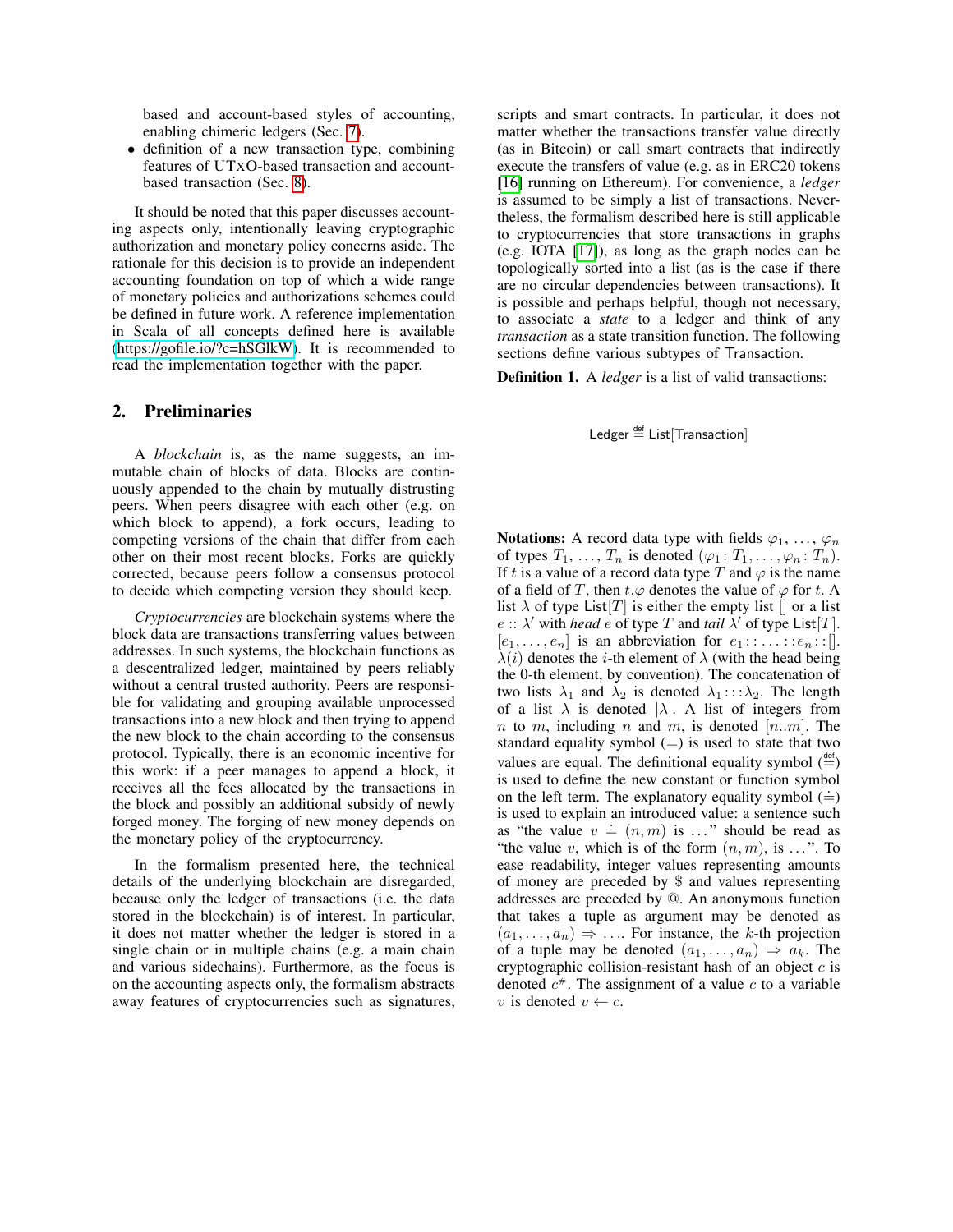### <span id="page-2-0"></span>3. UTXO-Based Cryptocurrencies

In a time where bank accounts are ubiquitous in financially advanced societies, it is intuitive and natural to imagine transactions as transfers of value between accounts. This, however, is not how Bitcoin's UTXObased transactions work. To intuitively understand UTXO-based transactions, which are formally defined in Definition [2,](#page-2-1) it is helpful to think of them in terms of cash transactions<sup>[1](#page-2-2)</sup>, where a buyer pays with coins and notes of various denominations, with a few key improvements enabled by Bitcoin's digital nature:

- With cash, denominations are fixed (e.g. notes of \$1, \$5, \$10, \$50, \$100 and coins of 50c, 10c, 5c, . . . ). In Bitcoin, denominations are arbitrary.
- With cash, the coins and notes remain intact as they change hands during a transaction. With bitcoin, the "coins" of arbitrary denominations spent by a transaction are essentially destroyed (i.e. spent as inputs) and new "coins" of equal total value are created (i.e. the new unspent outputs).
- With cash, if the buyer doesn't have coins and notes with the exact value of the item he wants to purchase, he/she must pay with a value greater than the value of the item and then hope that the seller will give back any surplus (i.e. the "change") shortly thereafter in a second transaction, instead of running away with it. With Bitcoin, the buyer can create a "coin" (i.e. an output) with value equal to the surplus and send it back to himself/herself in the same transaction where the payment is made.
- A Bitcoin transaction also has a fee indirectly paid to whoever includes it in the ledger, and may (under certain conditions) forge value out of nothing, whereas cash relies on a centralized mint to forge new coins and notes.

<span id="page-2-1"></span>Definition 2. The datatype for UTXO*-based transactions* is defined<sup>[2](#page-2-3)</sup> as:

> $UtxoTx \stackrel{\text{def}}{=} (inputs: Set|Input],$ outputs : List[Output], forge: Value, fee : Value)

<span id="page-2-2"></span>1. Bitcoin's cash-like approach can be appreciated from a historical and ideological point of view, considering that Bitcoin was created with a strong anti-bank sentiment, as evidenced by Satoshi Nakamoto's famous message ("The Times 3 January 2009 Chancellor on brink of second bailout for banks") in Bitcoin's first block.

<span id="page-2-3"></span>2. Normally, a transaction would also include signatures or authorization scripts that determine whether the inputs are allowed to spend the outputs to which they refer. For the reasons discussed in Sec. [2,](#page-1-0) such authorization details are abstracted away here.

The datatype for *outputs* is:

Output  $\stackrel{\text{def}}{=}$  (*address* : Address, *value* : Value)

where *value* is the value<sup>[3](#page-2-4)</sup> of the output and *address* is the address that owns it. The datatype for *inputs* is:

Input 
$$
\stackrel{\text{def}}{=} (id: \text{Id}, \text{index}: \text{Int})
$$

where  $id$  is the  $id<sup>4</sup>$  $id<sup>4</sup>$  $id<sup>4</sup>$  of a previous transaction to which this input refers, and *index* indicates which of the referred transaction's outputs should be spent.

The transaction output to which an input refers in a ledger can be retrieved with the functions of Definition [3.](#page-2-6) Because the input may refer to a transaction (or its output) that cannot be found in the ledger, all these functions have return (monadic) types of the form Option $[X]$  for some X, whose values may be either none or some $(x)$  for any x of type X.

<span id="page-2-6"></span>**Definition 3.** The function tx: Input  $\rightarrow$  Ledger  $\rightarrow$ Option[UtxoTx], when applied to an input i and a ledger  $\lambda$ , retrieves a transaction t contained in  $\lambda$  such that  $t^* = i.id$ , if such a t exists. The function out: Input  $\rightarrow$  Ledger  $\rightarrow$  Option[Output] returns  $tx(i).get.inputs(i.index)$ , if this exists. And finally, the function value:  $Input \rightarrow$  Ledger  $\rightarrow$  Option[Value], returns  $out(i)$ .*qet.value*, if this exists.

UTXO-based cryptocurrencies rely on the notion of unspent transaction outputs. This is usually imagined to be a set of all the outputs of all the ledger's transactions that have not been spent yet. Unfortunately, this is problematic. As an output is essentially just a pair of an address and a value, there might be several transactions having equal outputs. A set would treat all these equal outputs as the same object. A multi-set would not solve the problem either, because it would not be clear which copy of an output belongs to which transaction. An element of the set of unspent transaction outputs needs to be a reference to a transaction and an output in this transaction, and this is essentially what an input is.

<span id="page-2-4"></span><sup>3.</sup> The types Address and Value are regarded here as aliases for unbounded unsigned non-negative integers.

<span id="page-2-5"></span><sup>4.</sup> Values of type Id are typically cryptographic collision-resistant hashes of the transactions to which they refer. Whenever the number of potential transactions (which is typically infinite) is larger than the number of possible values of type Id (which is typically, but not necessarily, finite), the pigeonhole principle guarantees that at least two transactions will be mapped to the same id. Nevertheless, a collision-resistant hash function ensures that it is hard to construct a transaction that will have the same id as another.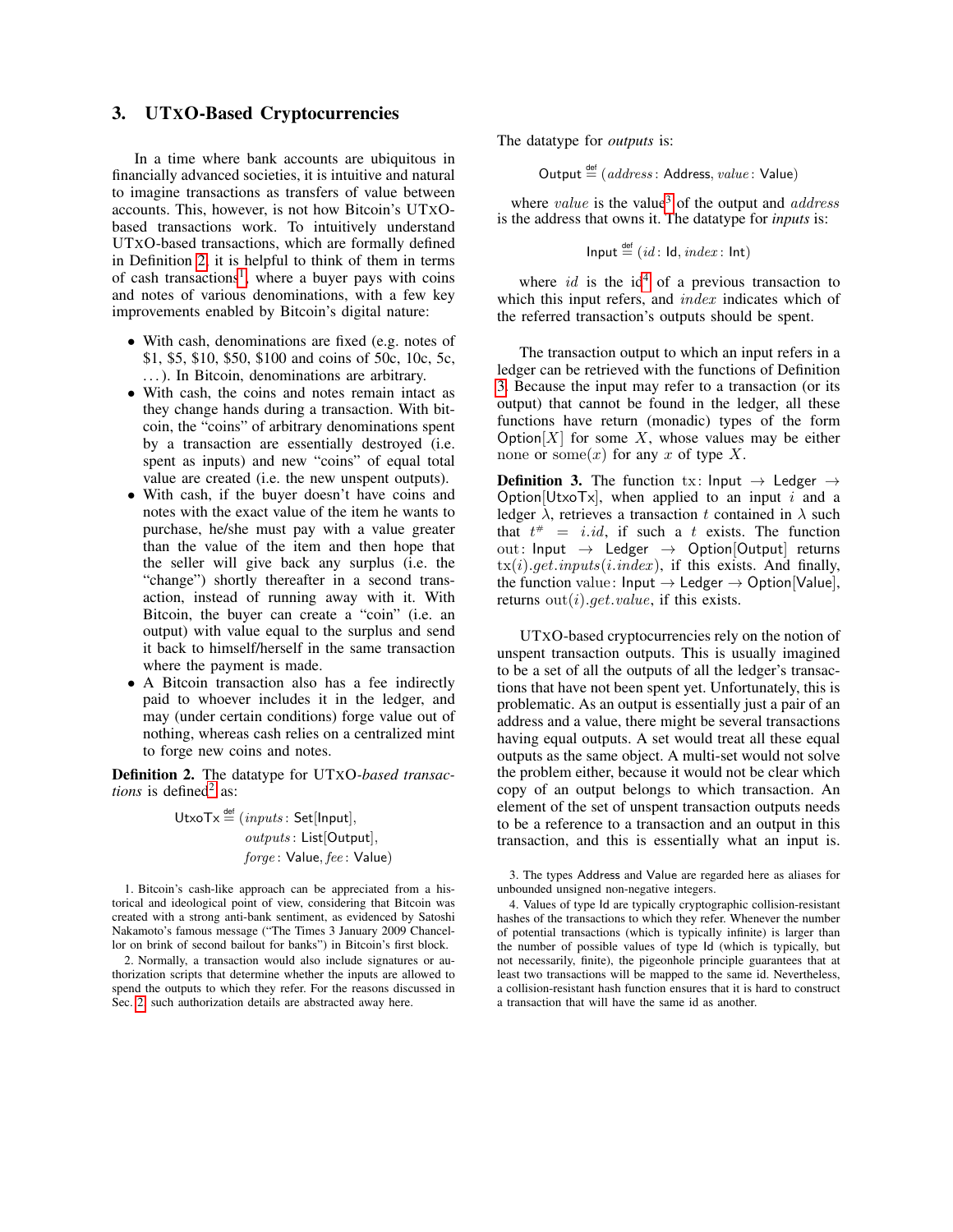Therefore it is helpful to define unspent transaction outputs as a set of "spendable" inputs.

Definition 4. The *unspent outputs* of a transaction can be computed by applying the following function:

unspentOutputs: 
$$
UtxoTx \rightarrow Set[Input]
$$
  
unspentOutputs(t)  $\stackrel{\text{def}}{=} (map$ 

 $((o, i) \Rightarrow \text{Input}(t^{\#}, i))$ t.outputs.zipW ithIndex ).toSet

where:  $zipWithIndex$  augments the outputs with their respective indexes, the anonymous function maps an output to a spendable input consisting of the transaction's hash and the output's index, and  $toSet$  converts the list to a set.

The *outputs spent* by a transaction are simply the transaction's inputs, and can be computed by applying the following function:

$$
spentOutputs: UtxoTx \to Set[Input]
$$
  
spentOutputs(t)  $\stackrel{\text{def}}{=} t. inputs$ 

In a ledger containing only UTXO-based transactions, the relevant information for the ledger's state is its set of unspent outputs, which can be computed by starting with an empty set for the empty ledger, and then updating it for every added transaction by removing the outputs spent by the transaction and adding the unspent outputs generated by the transaction.

Definition 5. The *set of unspent outputs* of a ledger can be computed by applying the following function:

$$
\begin{aligned} \text{unspentOutputs: Ledge} \rightarrow \text{Set[Input]} \\ \text{unspentOutputs}(\text{[]}) & \stackrel{\text{def}}{=} \emptyset \\ & \text{unspentOutputs}(t: : \lambda) \stackrel{\text{def}}{=} \text{unspentOutputs}(\lambda) \\ &- \text{ spentOutputs}(t) \\ & + \text{unspentOutputs}(t) \end{aligned}
$$

For a UTXO-based transaction to be valid, all its inputs must refer to unspent outputs in the ledger and value must be preserved, as described in Definition [6.](#page-3-0)

<span id="page-3-0"></span>**Definition 6.** A UTXO-based transaction t is *valid* for a ledger  $\lambda$  iff the following two conditions hold:

#### all inputs refer to unspent outputs:

 $\forall i \in t \mathit{.inputs}, i \in \text{unspentOutputs}(\lambda)$ 

value is preserved:

$$
t.\textit{forget} + \sum_{i \in t.\textit{inputs}} value(i, \lambda).get = t.\textit{fee} + \sum_{o \in t.\textit{outputs}} o.\textit{value}
$$

The balance of an address in a ledger can be defined as the sum of the values of outputs that have been paid to the address and that have not been spent yet. To simplify the definition, it is useful to firstly consider the balance of an address in a single transaction.

Definition 7. The UTXO*-balance* of an address a in a valid transaction t w.r.t. a ledger<sup>[5](#page-3-1)</sup>  $\lambda$  is:

$$
\mathcal{B}_{\text{UTxo}}\colon\mathsf{Address}\to\mathsf{UtxoTx}\to\mathsf{Ledge}\to\mathsf{Value}
$$

$$
\mathcal{B}_{\text{UTxo}}(a, t, \lambda) \stackrel{\text{def}}{=} \sum_{\substack{o \in t. \text{ outputs} \\ o. \text{ address} = a}} o.value - \sum_{\substack{i \in t. \text{ inputs} \\ o' = \text{out}(i, \lambda). \text{ get} \\ o'. \text{ address} = a}} o'.value
$$

Now the balance of an address in a ledger can be defined inductively, treating each transaction's balance for the address as a balance update and overloading the definition of  $\mathcal{B}_{\text{UTXO}}$  through ad-hoc polymorphism.

Definition 8. The UTXO*-balance* of an address a in a ledger  $\lambda$  is:

$$
\mathcal{B}_{\text{UTxo}} \colon \text{Address} \to \text{Ledger} \to \text{Value}
$$
\n
$$
\mathcal{B}_{\text{UTxo}}(a, [] \stackrel{\text{def}}{=} 0
$$
\n
$$
\mathcal{B}_{\text{UTxo}}(a, t : : \lambda) \stackrel{\text{def}}{=} \mathcal{B}_{\text{UTxo}}(a, \lambda) + \mathcal{B}_{\text{UTxo}}(a, t, \lambda)
$$

The definitions above are illustrated in Example [1.](#page-3-2)

<span id="page-3-2"></span>Example 1. The following are examples of UTXObased transactions:

 $t_1 \stackrel{\scriptscriptstyle{\mathsf{def}}}{=} \mathsf{UtxoTx}(\emptyset, [\mathsf{Output}(\textcircled{01}, \$1000)], \$1000, \$0)$ 

 $t_2 \stackrel{\mathsf{def}}{=} \mathsf{UtxoTx}(\{\mathsf{Input}(t_1^\#,0)\},$ 

[Output(@2, \$800), Output(@1, \$200)], \$0, \$0)

 $t_3 \stackrel{\mathsf{def}}{=} \mathsf{UtxoTx}(\{\mathsf{Input}(t_2^\#,1)\},[\mathsf{Output}(\mathsf{@} 3, \$199)],\$0,\$1)$ 

 $t_4\stackrel{\text{def}}{=} \mathsf{UtxoTx}(\{\mathsf{Input}(t_3^\#,0)\},[\mathsf{Output}(\textcircled{2},\$207)],\$10,\$2)$ 

 $t_5 \stackrel{\mathsf{def}}{=} \mathsf{UtxoTx}(\{\mathsf{Input}(t_4^\#,0),\mathsf{Input}(t_2^\#,0)\},$ [Output(@2, 500), Output(@3, 500)], \$0, \$7)

 $t_6 \stackrel{\mathsf{def}}{=} \mathsf{UtxoTx}(\{\mathsf{Input}(t_5^{\#},0), \mathsf{Input}(t_5^{\#},1)\},$ [Output(@3, 999)], \$0, \$1)

Transaction  $t_1$  forges \$1000, creates a \$1000 coin and assigns it to address  $@1$ . In transaction  $t_2$ ,  $@1$  spends

<span id="page-3-1"></span>5. A ledger needs to be passed as an additional argument, because the transaction does not know the value of its inputs.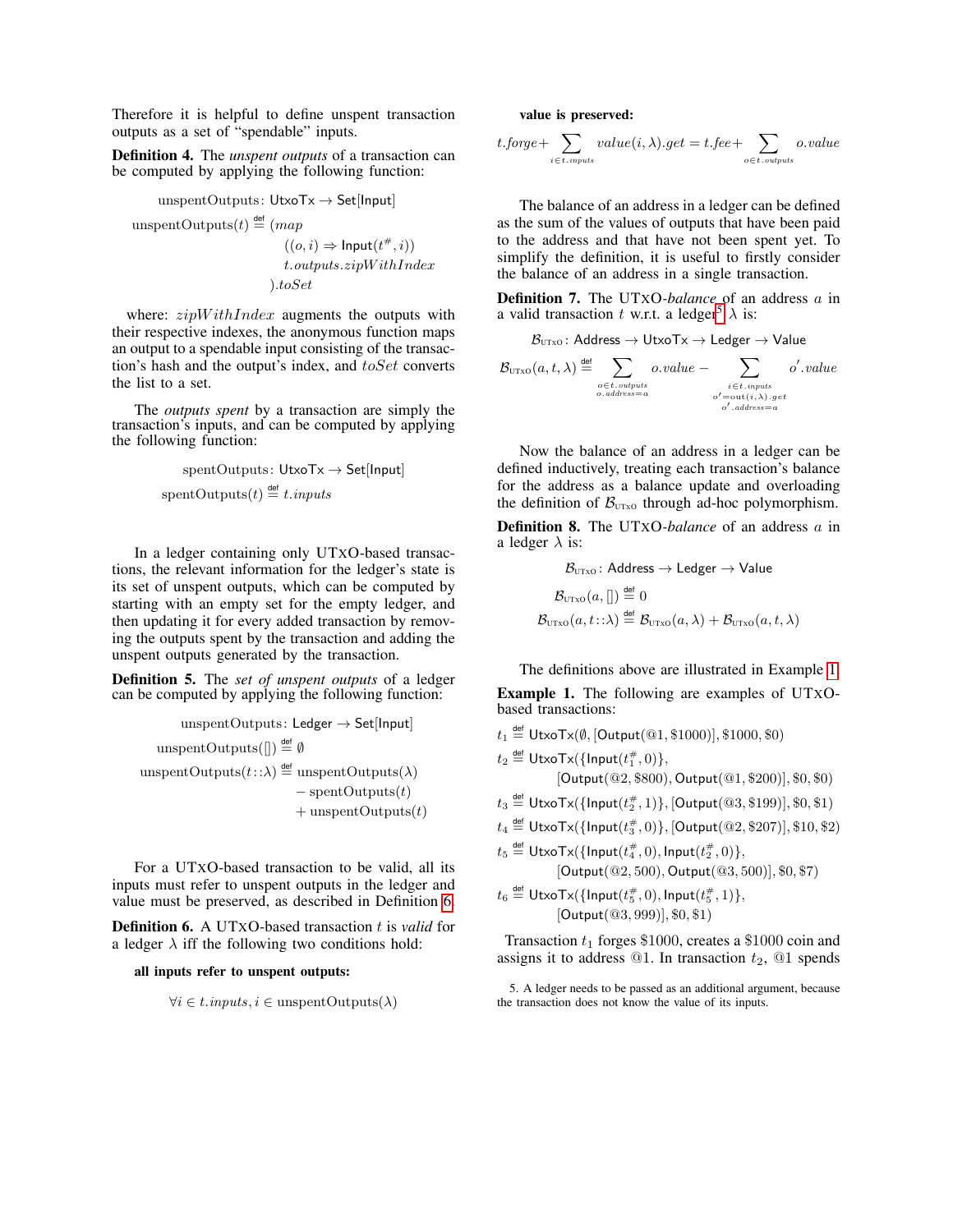it, giving an \$800 coin to @2 and a \$200 coin back to itself. In transaction  $t_3$ , besides a coin to  $@3$ , a fee or tax of \$1 is paid. In  $t_4$ , @3 spends its \$199 coin, forges \$10, pays a \$2 fee and creates a \$207 coin for  $@2.$  In  $t_5$ , the \$207 and \$800 coins of  $@2$  are spent and two \$500 coins are created, one of them owned by  $@3$  and the other owned by  $@2$ . In  $t_6$  these two coins are spent, a new \$999 coin for @3 is created and a \$1 fee is paid. Each of these transactions is valid for a ledger consisting of the previous transactions, in order. In the final ledger  $\lambda = [t_6, t_5, t_4, t_3, t_2, t_1]$ , the unspent outputs are: unspentOutputs( $\lambda$ ) = {lnput( $t_6^*(0,0)$ }. The balance of  $\mathcal{Q}_3$  is  $\mathcal{B}_{UTX0}(\mathcal{Q}_3,\lambda) \doteq 999$ ; the balance of any other address is zero. A total of \$1010 has been forged and a total of \$11 has been destroyed in fees.

*Remarks about Bitcoin:* In Bitcoin's implementation [\[18\]](#page-10-0), *forge* and *fee* are implicit. The fee is assumed to be the total value of inputs minus the total value of outputs in a transaction with at least one input or zero otherwise, and the forged amount is supposed to be equal to the total value of the outputs in a *coinbase* transaction without inputs or zero otherwise. The framework presented here is slightly more flexible and general, because a transaction may simultaneously have non-zero fee and forge values and may have nonzero forge values even with a non-empty set of inputs (as illustrated in transaction  $t_4$  in Example [1\)](#page-3-2).

#### <span id="page-4-0"></span>4. Account-Based Cryptocurrencies

Whereas Bitcoin, with its UTXO-based approach, aimed to be an account-less electronic cash system, other cryptocurrencies, such as Ethereum and all ERC-20 tokens, opted for cash-less account-based systems. An address is seen as an account, and a transaction transfers a value from one account to another. Every transaction also contains a unique nonce to protect against replay attacks<sup>[6](#page-4-1)</sup>. To allow transactions that just create money and assign it a receiver or that just take money from a sender and spend it as fee, both the sender and the receiver are optional.

Definition 9. The datatype for *account-based transaction* is defined as:

$$
\begin{aligned} \mathsf{AccTx} \stackrel{\mathsf{def}}{=} & (sender: \mathsf{Option}[\mathsf{Address}], \\ \textit{receiver: \mathsf{Option}[\mathsf{Address}], \\ \textit{value: \mathsf{Value}, \mathit{forget: \mathsf{Value}, \mathit{fee: \mathsf{Value}, \mathit{none: \mathsf{Index}}}, \end{aligned}
$$

<span id="page-4-1"></span>6. Without a unique id, nothing would prevent the receiver of an authorized transaction from including it multiple times in the ledger.

with the following requirement<sup>[7](#page-4-2)</sup>:

value is preserved:

$$
t.forge + \sum_{s \in s. sender} (t.value + t.fee - t.forge)
$$
  
||  

$$
t.fee + \sum_{r \in t. receiver} t.value
$$

The balance of an address in a transaction is what the address receives (if it is the receiver) minus what it spends (if it is the sender).

Definition 10. The *account-balance* of an address a in a transaction  $t$  is:

$$
\mathcal{B}_{\text{Acc}} \colon \text{Address} \to \text{UtxoTx} \to \text{Value}
$$

$$
\mathcal{B}_{\text{Acc}}(a, t) \stackrel{\text{def}}{=} received - spent
$$
\nwhere :  
\n
$$
received = \text{if } (a \in t \text{.receiver}) \text{ t. value else } 0
$$
\n
$$
spent = \text{if } (a \in t \text{.sender}) \text{ t. value} + t \text{.fee} - t \text{.forget}
$$
\n
$$
\text{ else } 0
$$

As before, the balance of an address in a ledger can be defined inductively, treating each transaction's balance for the address as a balance update.

Definition 11. The *account-balance* of an address a in a ledger  $\lambda$  is:

$$
\mathcal{B}_{\text{Acc}}: \text{Address} \to \text{Ledger} \to \text{Value}
$$
\n
$$
\mathcal{B}_{\text{Acc}}(a, [] \stackrel{\text{def}}{=} 0
$$
\n
$$
\mathcal{B}_{\text{Acc}}(a, t : : \lambda) \stackrel{\text{def}}{=} \mathcal{B}_{\text{Acc}}(a, \lambda) + \mathcal{B}_{\text{Acc}}(a, t, \lambda)
$$

Definition 12. An account-based transaction t is *valid* for a ledger  $\lambda$  iff the following two conditions hold:

sender has enough money:

 $\forall s \in t.\mathit{sender}, \mathcal{B}_{\text{Acc}}(s, \lambda) \geq t.\mathit{value} + t.\mathit{fee} - t.\mathit{forget}$ 

transaction is unique:  $\forall t' \in \lambda, t' \neq t$ 

The definitions above are illustrated in Example [2.](#page-5-1)

<span id="page-4-2"></span>7. It trivially holds when both sender and receiver are defined.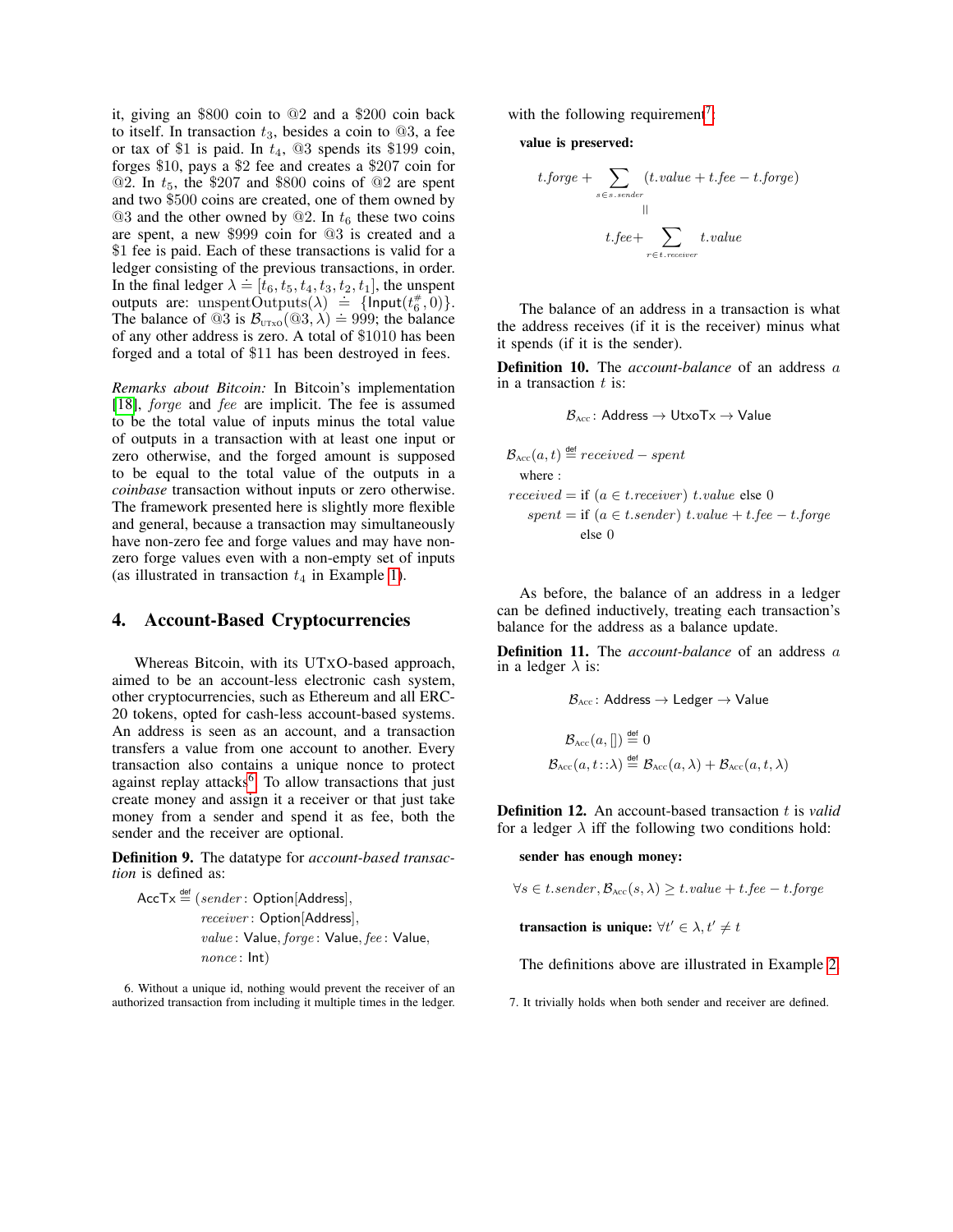<span id="page-5-1"></span>Example 2. The following are examples of accountbased transactions:

 $t_1 \stackrel{\text{def}}{=} (\text{none}, \text{some}(\textcircled{a}1), \$1000, \$1000, \$0, 0)$  $t_2 \stackrel{\text{def}}{=} (\text{some}(\textcircled{a}1), \text{some}(\textcircled{a}2), \$800, \$0, \$0, 0)$  $t_3 \stackrel{\text{def}}{=} (\text{some}(\textcircled{a}1), \text{some}(\textcircled{a}3), \$199, \$0, \$1, 0)$  $t_4 \stackrel{\text{def}}{=} (\text{some}(\textcircled{a}3), \text{some}(\textcircled{a}2), \$207, \$10, \$2, 0)])$  $t_5 \stackrel{\text{def}}{=} (\text{some}(\textcircled{a}2), \text{some}(\textcircled{a}3), \$500, \$0, \$7, 0)])$  $t_6 \stackrel{\text{def}}{=} (\text{some}(\textcircled{a}2), \text{some}(\textcircled{a}3), \$499, \$0, \$1, 0)])$ 

The transactions listed above achieve the same effects as the transactions in Example [1.](#page-3-2) In the final ledger  $\lambda = [t_6, t_5, t_4, t_3, t_2, t_1], B_{\text{Acc}}(\textcircled{3}, \lambda) = 999.$ 

*Remarks about Ethereum:* Note that Ethereum has a more strict condition for the transaction's nonce. Whereas here it is only required that there be no  $t' \in \Lambda'$  such that  $t' = t$ , Ethereum requires that  $t$ .nonce =  $t^*$ .nonce + 1, if  $t^*$  is the most recent transaction in  $\Lambda'$  such that  $t^*$ .sender = t.sender. The weaker condition used here is sufficient to prevent replays and allows transactions to be processed in any order. Ethereum's condition, on the other hand, gives users control over the order in which their transactions should be executed and can be more efficiently checked, as it only requires a comparison with the most recent transaction from the same sender already in the ledger. The weaker condition is adopted here, because it is more general and hence encompasses also potential account-based cryptocurrencies that are less strict than Ethereum. In Ethereum, ethers can be transferred either directly through an externally created message or through a message created during the execution of a contract. Ethereum uses the word "transaction" only for the former.

*Remarks about ERC-20 Tokens:* In ERC-20 tokens, value is transferred by sending an Ethereum transaction that calls the 'transfer' function of the token's contract. Although the Ethereum transaction that wraps the function call has a fee and a nonce, the transfer function itself has no fee, forge or nonce arguments. Therefore, the notion of ERC-20 transfer is mostly less general than this paper's notion of account-based transaction. However, because an ERC-20 transfer pays fees in a different currency (i.e. ethers), the definitions discussed here would have to be generalized (straightforwardly) to a multi-currency scenario to fully simulate ERC-20.

# <span id="page-5-0"></span>5. Translations

As illustrated by examples [1](#page-3-2) and [2,](#page-5-1) it is possible to have UTXO-based and account-based transactions that have the same effect. The following two subsections describe how to translate transactions from one style to another in general. The translations produce equivalent transactions in the sense of Definition [13.](#page-5-2)

<span id="page-5-2"></span>**Definition 13.** A list<sup>[8](#page-5-3)</sup> of transactions  $\ell \doteq [t_n, \ldots, t_1]$ on a ledger  $\lambda$  is *equivalent* to a list of transactions be a length  $\lambda$  is equivalent to a list of dansactions  $l' \doteq [t'_m, \ldots, t'_1]$  on a ledger  $\lambda'$  iff the following hold:

equal forged amounts: equal fees:

$$
\sum_{t \in \ell} t \text{.} forge = \sum_{t' \in \ell'} t' \text{.} forge \qquad \sum_{t \in \ell} t \text{.} fee = \sum_{t' \in \ell'} t' \text{.} fee
$$

balance effects are equal:

 $\forall a, \mathcal{B}(a,\ell \cdots \lambda) - \mathcal{B}(a,\lambda) = \mathcal{B}(a,\ell' \cdots \lambda') - \mathcal{B}(a,\lambda')$ 

where  $\mathcal{B}(a,\lambda) \stackrel{\text{def}}{=} \mathcal{B}_{\text{Acc}}(a,\lambda) + \mathcal{B}_{\text{UTxo}}(a,\lambda).$ 

#### 5.1. From Account-Based to UTXO-Based

If t is an account-based transaction, let  $\mathcal{T}_{\text{UTxo}}^{\text{Acc}}(t, \lambda')$ be a UTXO-*translation* of t for a target ledger  $\lambda'$ (assumed to be such that  $\mathcal{B}_{\text{UTxo}}(s, \lambda') \geq t \text{.} value +$  $t. fee - t. forge, if t's sender is s) constructed as follows:$ 

- 1) Let spent  $\stackrel{\text{def}}{=} t.value+t-fee-t.forge,$  if t.sender = some(s), and spent  $\stackrel{\text{def}}{=} 0$ , otherwise.
- 2) Construct a subset  $I$  of inputs from  $unspentOutputs(\lambda'$ such that  $\forall i \in$ <br>= t.sender.get and  $I, \text{out}(i)$ .get.address = t.sender.get and  $\sum_{i\in I} \text{out}(i).get.value \ge spent$
- 3) If  $\bar{t}$  receiver = some(r) for some address r, construct an output  $Output(r, t.value)$ .
- 4) If t.sender = some(s) for some address s, construct an output Output $(s, change)$ , where  $change = spent - t.value.$
- 5) Let  $O$  be a list of outputs containing the outputs constructed in the previous two steps.
- 6) Let  $\mathcal{T}_{\text{UTxo}}^{\text{Acc}}(t, \lambda') \stackrel{\text{def}}{=} \text{UtxoTx}(I, O, t.\text{forget}, t.\text{fee}).$

The following proposition can be proven easily by analyzing the fours cases depending on whether t.receiver and t.sender are defined.

**Proposition 1.**  $[\mathcal{T}_{UTXO}^{Acc}(t, \lambda')]$  *on*  $\lambda'$  *is equivalent to* [t] *on ledger* λ*, for any account-based transaction* t *and*

<span id="page-5-3"></span>8. Sec. [5.2](#page-6-0) clarifies why the definition compares lists of transactions instead of single transactions.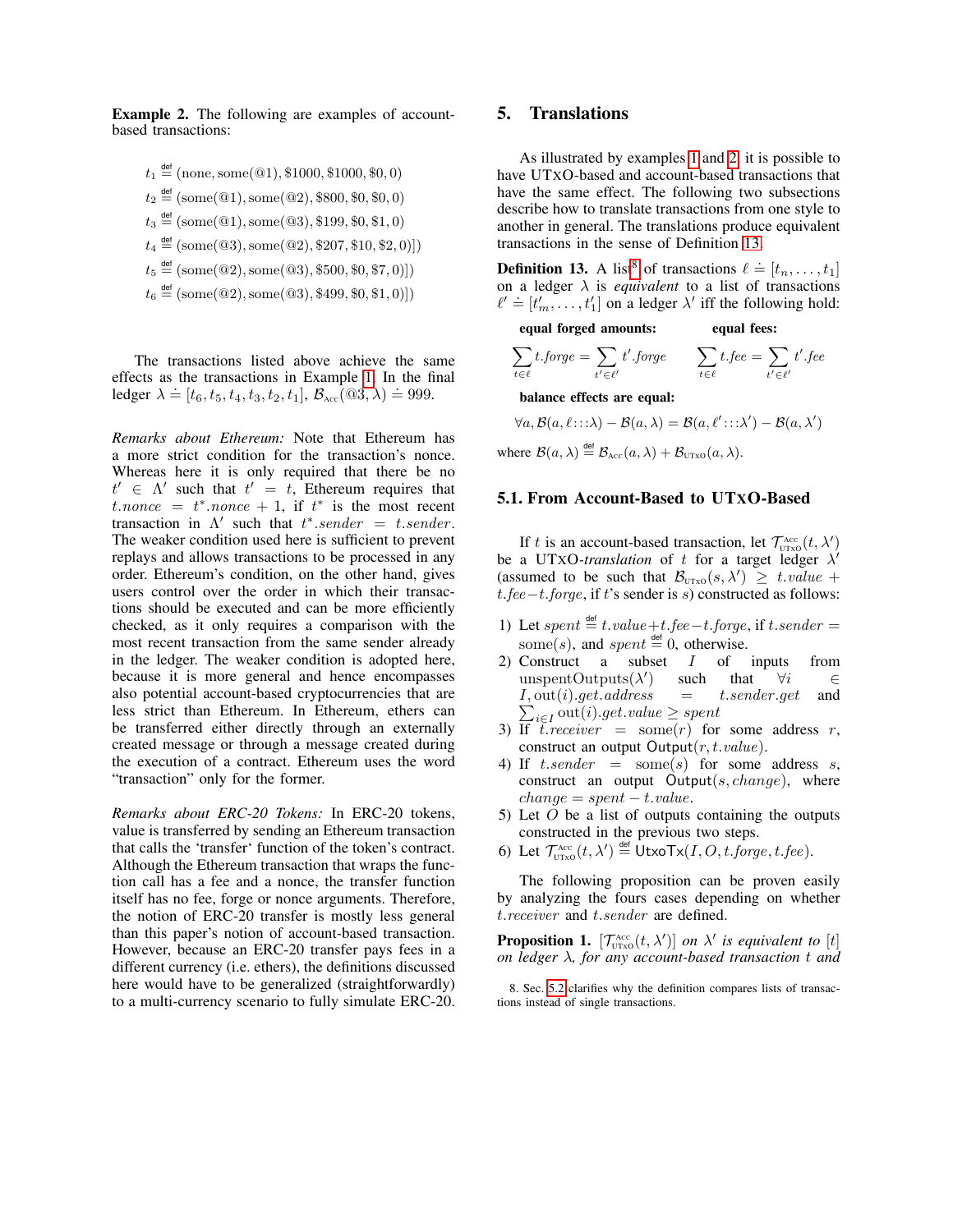*ledgers*  $\lambda$  *and*  $\lambda'$  *such that*  $\mathcal{B}_{\text{Acc}}(s, \lambda) \geq$  *spent and*  $\mathcal{B}_{\text{UTxo}}(s, \lambda') \geq spent$ , where spent = t.value + t.fee – t.forge, if  $t.\n{sender = some(s)}$ .

In general, many translations are possible, because there may be many choices of  $I$  in step 2.

The translation described above assumes that each address in the source ledger  $\lambda$  is mapped to the same single address in the target ledger  $\lambda'$  (and it may even be the case that  $\lambda' = \lambda$ ). It is straightforward to generalize this translation to the case where each address in the source ledger is mapped to a set of addresses in the target ledger. In step 2 it would be necessary to search for inputs that belong to any of the addresses in the set to which the sender of  $t$  is mapped. And in steps 3 and 4, it would be necessary to distribute the value and the change among the addresses in the sets to which the receiver and the sender of  $t$  are mapped, respectively, thereby creating a list of outputs instead of a single output in each step. The distribution leads to more degrees of freedom and hence to a greater number of possible translations.

#### <span id="page-6-0"></span>5.2. From UTXO-Based to Account-Based

Translating in the other direction is more difficult.

<span id="page-6-2"></span>Proposition 2. *For an arbitrary* UTXO*-based transaction* t *on a source ledger* λ*, there is generally no account-based transaction* t <sup>0</sup> *and target ledger* λ 0 *such that* [t] *on*  $\lambda$  *is equivalent to* [t'] *on*  $\lambda'$ *.* 

*Proof:* Consider the ledger  $\lambda$  of Example [1](#page-3-2) and a new transaction

$$
t_7 \stackrel{\text{def}}{=} \text{UtxoTx}(\{\text{Input}(t_6^{\#}, 0)\},
$$
  
[Output(@1, \$499), Output(@2, \$499)], \$0, \$1]

which has a single sender (@3) and two different receivers (@1 and @2). Any account-based transaction  $t'$  has at most one receiver. Therefore,  $t'$  could transfer money to @1 or @2, but not to both.  $\Box$ 

Whenever a UTXO-based transaction has more than one sender or more than one receiver, it cannot be translated into a single equivalent accountbased transaction. But it can be translated into a list of account-based transactions. One way to approach this problem is to see it as constraint satisfaction problem: if a UTxO-based transaction  $t$ in a ledger  $\lambda$  has n senders and m receivers, an account-based transaction  $t'_{(s,r)}$  may be created for

each pair of sender and receiver  $(s, r)$  in such a way that  $\sum_{s,r} t'_{(s,r)}$ . fee = t. fee,  $\sum_{s,r} t'_{(s,r)}$  forge =  $t.\mathit{forget}, \sum_{s} t'_{(s,r)}.value = \sum_{o \in t.\mathit{outputs}, o.\mathit{address}=r} o.\mathit{value}$ and  $\sum_{r} (t'_{(s,r)})$  value +  $t'_{(s,r)}$  fee -  $t'_{(s,r)}$  forge) =<br> $\sum_{i \in \mathcal{S}} (t'_{(s,r)})$  set ethnology out (i) get value. This ap- $\sum_{i \in t.\text{inputs,out}(i).get.address=s} \text{out}(i).get.value.$  This approach is very general: all possible equivalent non-redundant<sup>[9](#page-6-1)</sup> account-based transaction sequences can be generated as solutions to this constraint satisfaction problem. However, it can lead to  $n \times m$  transactions.

Fortunately, the problem is loosely constrained, and it is in fact always possible to solve the problem with at most  $n + m$  transactions and at least  $max(n, m)$ transactions. To obtain a solution that is optimal on the number of transactions, the constraint satisfaction problem could be turned into an optimization problem, but solving the optimization problem would be computationally expensive. Instead, the proposal below describes a heuristic translation that is guaranteed to be within these bounds and to run in  $\mathcal{O}(n + m)$ , although it is not guaranteed to obtain the smallest possible number of transactions. During its execution, the translation optimistically expects that it will generate exactly  $max(n^*, m^*)$  account-based transactions (where  $n^*$  and  $m^*$  are the numbers of senders and receivers that remain to be considered), and tries (but doesn't always perfectly succeed) to distribute the remaining fee and the remaining forged value evenly across the generated transactions.

If  $t$  is a valid UTXO-based transaction for a source ledger  $\lambda$ , let  $\mathcal{T}_{\text{Acc}}^{\text{UTxo}}(t,\lambda)$  be an *account-translation* of t for the source ledger  $\lambda$  constructed as follows:

- 1) Initialize ss as the list of senders of  $t$  (i.e. those addresses a such that  $\mathcal{B}_{\text{UTxo}}(a, t, \lambda) < 0$ ).
- 2) Initialize  $rs$  as the list of receivers of  $t$  (i.e. those addresses a such that  $\mathcal{B}_{UTXO}(a, t, \lambda) > 0$ ).
- 3) Initialize  $remForge \leftarrow t.forge$  (the remaining forge) and  $\textit{remFee} \leftarrow t.\textit{fee}$  (the remaining fee).
- 4) For every  $s \in ss$ , initialize  $remSpend(s) \leftarrow$  $-\mathcal{B}_{\text{UTxo}}(s, t, \lambda)$ , where remSpend is a map storing the remaining amount each sender should spend.
- 5) For every  $r \in rs$ , initialize  $remReceive(s) \leftarrow$  $\mathcal{B}_{\text{UTxo}}(s, t, \lambda)$ , where remReceive is a map storing the remaining amount each receiver should receive.
- 6) Initialize  $result \leftarrow []$
- 7) While  $ss$  is non-empty or  $rs$  is non-empty, execute one of the following cases:
- A) If both  $ss$  and  $rs$  are non-empty, let  $s$  and  $r$  be their heads and  $st$  and  $rt$  their tails and do:

<span id="page-6-1"></span>9. A sequence of transactions is *redundant* iff there is more than one transaction from the same sender to the same receiver.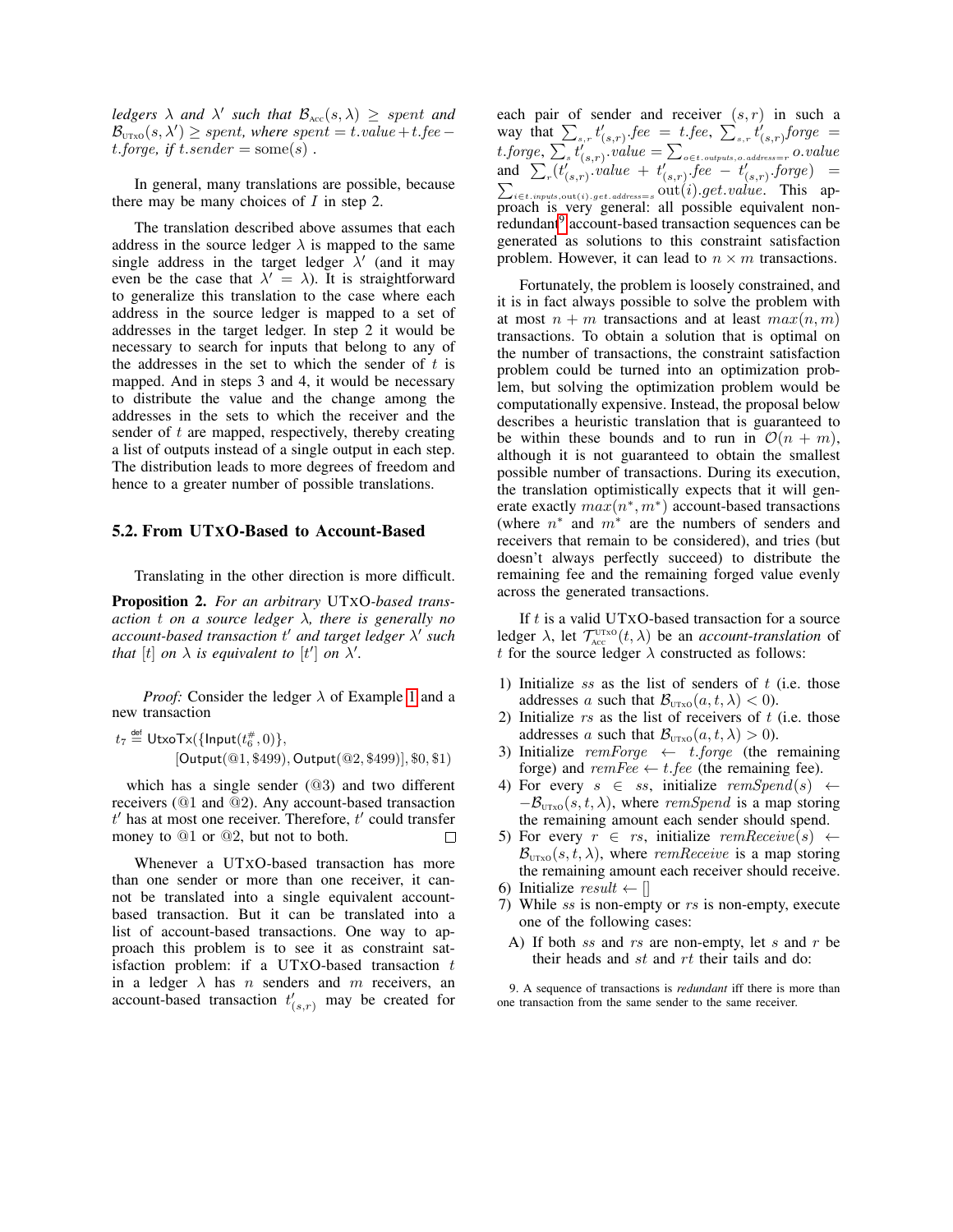- 1.  $expectNum Trans \leftarrow max(|ss|, |rs|)^{10}$  $expectNum Trans \leftarrow max(|ss|, |rs|)^{10}$  $expectNum Trans \leftarrow max(|ss|, |rs|)^{10}$
- 2.  $fee \leftarrow remFee/expectNumTrans$
- 3.  $force \leftarrow remForge/expectNumTrans$
- 4.  $v \leftarrow remSpend(s) fee + forge$
- 5. if  $v = \text{rem} \text{Receive}(r)$ , do  $ss \leftarrow st$  and  $rs \leftarrow rt$ ;

else if  $v < \text{remReceive}(r)$ , do  $fee \leftarrow fee *$  $(v/remReceive(r))$  and  $forqe \leftarrow forqe \ast$  $(v/remReceive(r))$  (reducing the fee and forge in order to heuristically account for the larger than expected number of transactions) and do  $ss \leftarrow st$  (leaving rs unchanged); otherwise (if  $v > remReceive$ )), do  $fee \leftarrow$  $fee * (remReceive(r)/v)$ , forge  $\leftarrow$  forge  $*$  $(remReceive(r)/v)$  (reducing the fee and forge in order to heuristically account for the larger than expected number of transactions),  $v \leftarrow$  $remReceive(r)$  and  $rs \leftarrow rt$  (leaving ss unchanged).

- 6. Add the following transaction to result:  $AccTx(some(s), some(r), v, forge, fee, 0)$
- B) If ss is empty, let  $r$  be the head and  $rt$  the tail of rs and do:
	- 1.  $v \leftarrow \text{remReceive}(r); \text{ fee} \leftarrow \text{remFee}/|rs|;$  $for ge \leftarrow v + fee$
	- 2. Add the following transaction to result:  $AccTx(none, some(r), v, forge, fee, 0)$
	- 3.  $rs \leftarrow rt$
- C) If  $rs$  is empty, let  $s$  be the head and  $st$  the tail of ss and do:
	- 1.  $v \leftarrow 0$ ; fee  $\leftarrow$  remFee/|ss|;  $force \leftarrow fee - remSpend(s)$
	- 2. Add the following transaction to result:  $AccTx(some(s), none, $0, forge, fee, 0)$
	- 3. ss  $\leftarrow$  st

and then update the state as follows:  $remForge \leftarrow$  $remForge - forge; remFee \leftarrow remFee - fee;$  $remSpend(s) \leftarrow remSpend(s) - (v + fee - forge)$ and  $remReceive(r) \leftarrow remReceive(s) - v$  (if s and  $r$  are defined, respectively).

8) Let  $\mathcal{T}_{\text{Acc}}^{\text{UTxo}}(t,\lambda) \stackrel{\text{def}}{=} \text{result}$ 

All account-based transactions generated by the translation have nonces set to zero by default. Before using them on a target ledger, it may be necessary to increment their nonces. Alternatively, the target ledger could be passed as an extra argument to  $\mathcal{T}_{\text{Acc}}^{\text{UTxo}}$ , which would then inspect the target ledger and create transactions with nonces that guarantee uniqueness. The translation assumes the target ledger has a permissive monetary policy that does not restrict forging, and tries to distribute t.forge evenly across all generated transactions. If this is not the case, the translation should be modified to adhere to the monetary policy. To simplify the presentation, it has been assumed that an address in the source ledger (of the UTXObased transaction) corresponds to the same address in the target ledger (of the account-based transactions obtained by translation). It would be straightforward to generalize the translation to the case where an address in the source ledger is mapped to another address (or even to a set of addresses) in the target ledger. The following propositions hold.

**Proposition 3.**  $\mathcal{T}_{\text{Acc}}^{\text{UTXO}}(t, \lambda)$  *on*  $\lambda'$  *is equivalent to* [t] *on ledger* λ*, for any* UTXO*-based transaction* t *and ledgers*  $\lambda$  *and*  $\lambda'$  *such that*  $\mathcal{B}_{\text{Acc}}(s, \lambda') \geq \mathcal{B}_{\text{UTxo}}(s, t, \lambda)$ *for every sender address in* t*.*

**Proposition 4.**  $\mathcal{T}_{\text{Acc}}^{\text{UTxo}}(t,\lambda)$  *can be computed in*  $\mathcal{O}(n+\lambda)$  $(m)$  *and in*  $\Omega(\max(n,m))$ *, where n is the number of senders and* m *is the number of receivers of* t*, and the number of generated transactions* g *is such that*  $max(n, m) \leq g \leq n + m$ .

*Proof:* Note that, for every iteration of the while loop, one address is removed from either ss or rs, and sometimes (when  $v = remReceive(r)$  in step 7.A.5) both ss and rs have an address removed. Therefore, if  $n = |ss|$  and  $m = |rs|$  at the beginning, there will be at least  $\max(n, m)$  and at most  $n+m$  iterations of the while loop. Since all steps in each iteration can be done in constant time w.r.t.  $n$  and  $m$ , the running-time is in  $\mathcal{O}(n + m)$  and in  $\Omega(\max(n, m))$ . As every iteration generates a transaction, the total number of generated transactions is between  $max(n, m)$  and  $n + m$ .  $\Box$ 

# 6. Comparison and Unification

Despite the accounting equivalence implied by the translations, Proposition [2](#page-6-2) and the translation of Sec. [5.2](#page-6-0) show that it is generally necessary to create several account-based transactions to simulate the effect of a single UTXO-based transaction. This is important: while all the value transfers in a single UTXO-based transaction are processed atomically and simultaneously, the corresponding account-based transactions are not guaranteed to be so. Theoretically, there may be a wide time gap between their executions.

Moreover, whereas a single UTXO-based transaction with multiple inputs and outputs does not need

<span id="page-7-0"></span><sup>10.</sup> For a pessimistic variant of this optimistic translation, it suffices to modify step 7.A.1 so that  $expectNum Trans \leftarrow |ss| + |rs|$ .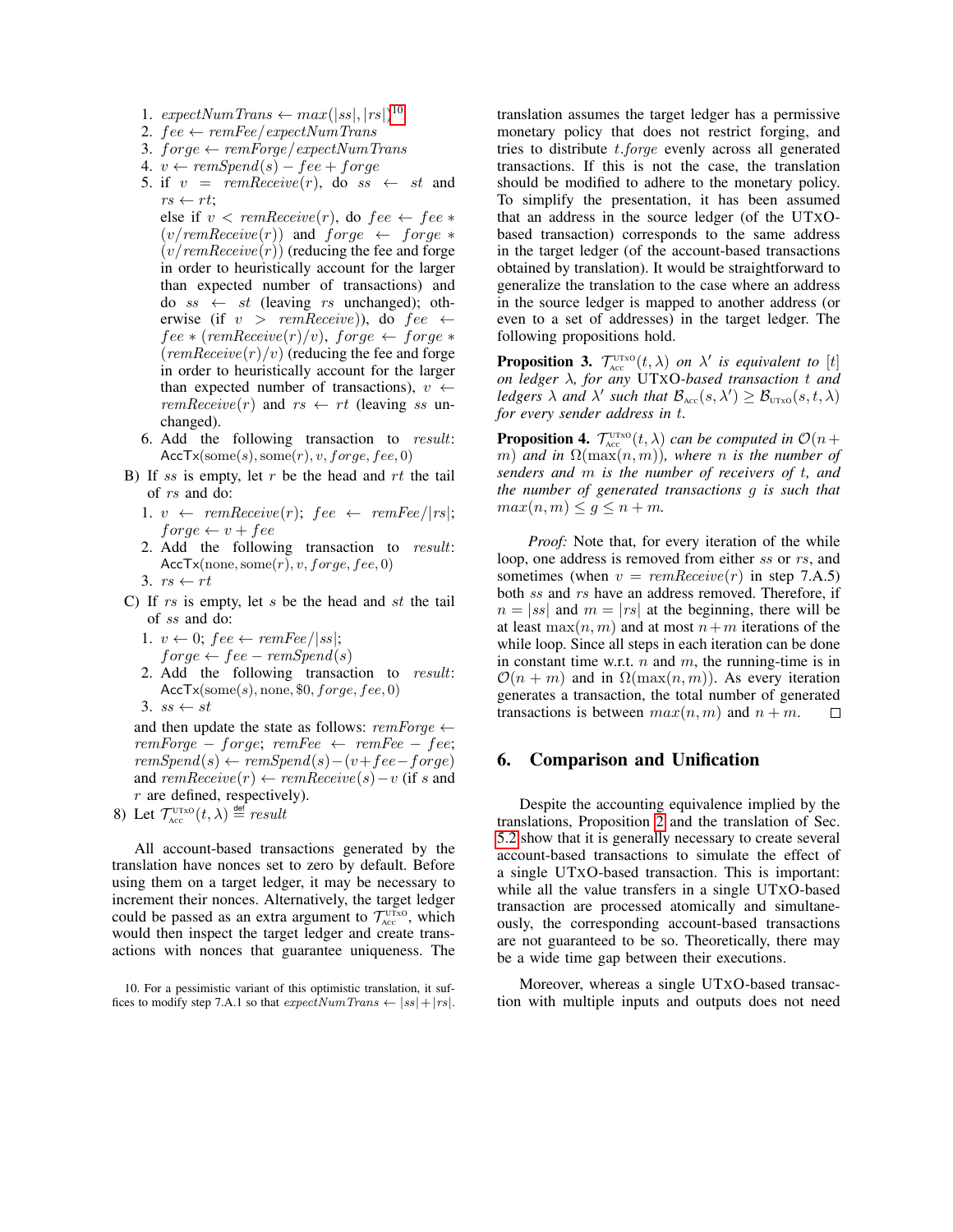to match senders with receivers, the corresponding sequence of account-based transaction must do so, arbitrarily, even though this information may be irrelevant. A consequence of this fact is that a single UTXObased transaction with multiple inputs and outputs can be (linearly) more concise than the corresponding sequence of account-based transactions.

On the other hand, account-based transactions are clearly simpler and more concise for transfers between two addresses, because the change's value and destination do not need to be explicitly stated. Furthermore, value preservation is something that depends only on the transaction itself (and is even trivial when both sender and receiver are defined), whereas checking value preservation with UTXO requires searching the values of the unspent outputs referred by the inputs and hence does not depend only on the transaction itself.

Algebraically, the operation of composition of two UTXO-based transactions is easily definable (i.e. as long as the two transactions do not spend the same unspent output, there is another UTXO-based transaction that has the same effect as the two transactions combined), whereas account-based transactions can only be composed into a single new account-based transaction if they involve the same addresses.

There are two trivial solutions for the problem of lack of atomicity in the account-based style. Firstly, a new "wrapper" transaction type could be defined, to contain a list of account-based transactions that ought to be executed atomically. Secondly, the account-based transaction type AccTx could be modified to include an optional pointer to another account-based transaction, and the notion of ledger could be modified to only allow the simultaneous inclusion of such chains of account-based transactions. However, a better solution, that unifies ideas from both styles and combines their above mentioned advantages, is proposed below.

Definition 14. The *hybrid transaction* type is:

Hybrid $T_x \stackrel{\text{def}}{=} (inputs: \text{Map}[Address, \text{Value}],$ outputs : Map[Address, Value], forge: Value, fee: Value, nonce: Int)

requiring value preservation.

The inputs and outputs are simply maps from addresses to values that they spend or receive through the transaction. The transaction updates the account balances of these addresses as expected. To be valid, senders of a hybrid transaction must have a positive balance on the ledger and the transaction must be unique.

# <span id="page-8-0"></span>7. Chimeric Ledgers

Definition [1](#page-1-1) already allows a ledger to contain transactions of various types. However, for UTXO- and account-based transactions to co-exist meaningfully, users should be able to convert their UTXO balances into account balances and vice versa. The conversion can be enabled through new transaction types.

Definition 15. The type for *deposit transactions* is:

 $\mathsf{DepTx} \stackrel{\mathsf{def}}{=} (inputs: \mathsf{Set}[\mathsf{Input}], \mathit{depositor}$ : Address, forge: Value, fee: Value)

The type for *withdrawal transactions* is:

WithTx  $\stackrel{\text{def}}{=} (with drawer: Address, outputs: List[Output],$ forge: Value, fee: Value, nonce: Int)

Through the analogy that sees UTXO-based transactions as cash-like transfers and account-based transactions as bank account transfers, it can be said that a deposit transaction takes coins and notes of various denominations (i.e. the inputs) and deposits them in the depositor's account. The inputs are considered spent, and the account balance of the depositor's address is increased by an amount equal to what has been spent minus the fee and plus any forged amount. A withdrawal transaction does the opposite. It reduces the account balance of the withdrawer's address by an amount equal to the total value of the withdrawn coins and notes (i.e. the generated outputs) plus the fee and minus the forged amount.

#### <span id="page-8-1"></span>8. Discussion

Related Work: The definitions in Sec. [3](#page-2-0) are inspired by similar definitions in [\[19\]](#page-10-1), [\[20\]](#page-10-2) and [\[21\]](#page-10-3). In contrast to those works, the framework described here has explicit fees and forged values and focuses only on accounting. The definitions in Sec. [4](#page-4-0) aim to be a simplification and generalization, again focusing only on accounting, of similar definitions in [\[10\]](#page-9-9) and [\[16\]](#page-9-12). The work in [\[22\]](#page-10-4) presents a formal graph-based framework that can be instantiated to both UTXO and accountbased transactions.

Hybrid transactions combine the best of both styles. They have the atomicity and algebraic elegance of UTXO-based transactions and the simplicity and locality of account-based transactions.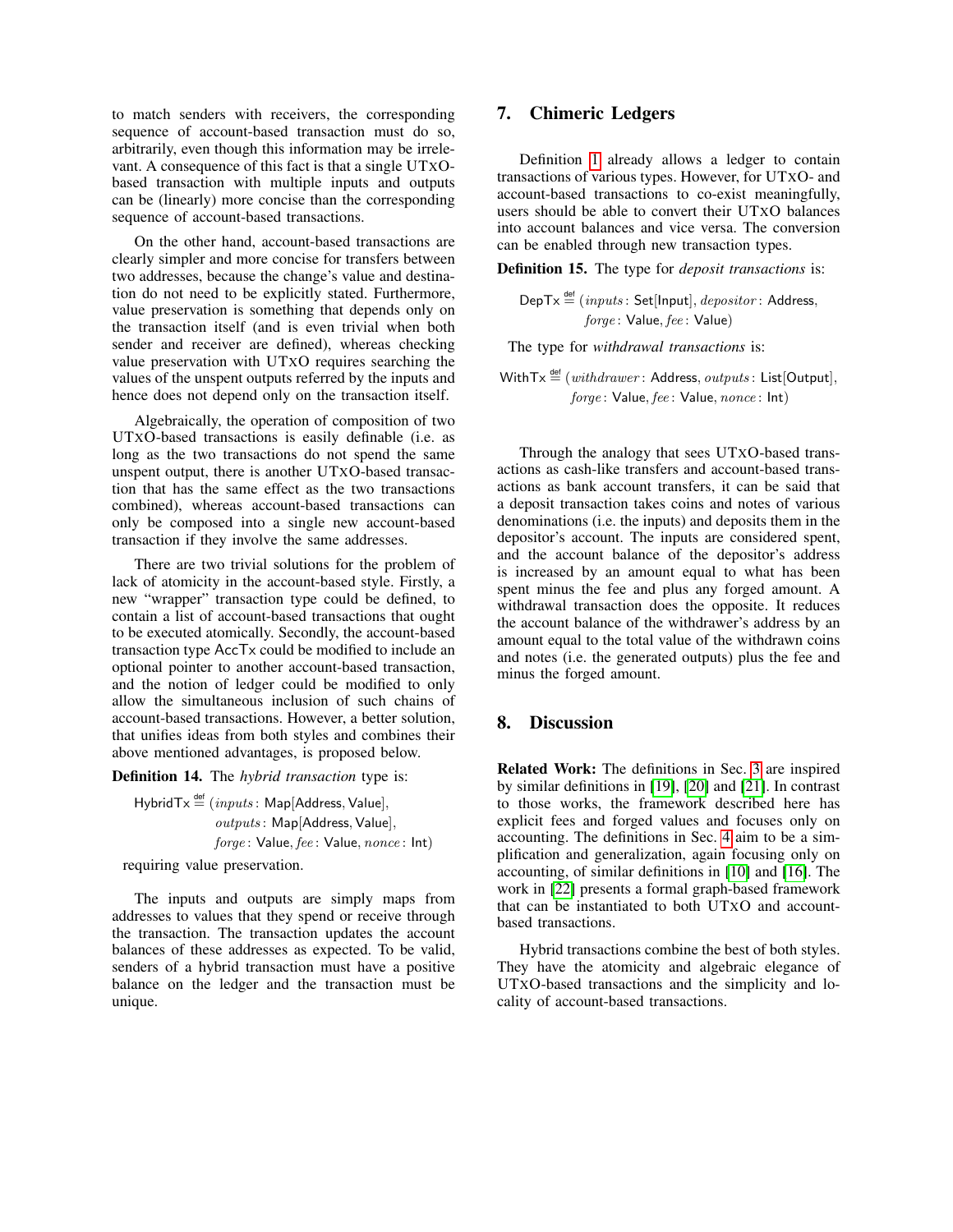With a chimeric ledger, the dilemma of choosing between UTXO and account-based styles can be avoided. Instead, both transaction styles are offered, and users may choose whatever they prefer. If there is any difference between the two styles (e.g. storage space, processing time, privacy, suitability for smart  $contrast, \ldots$ , the free market would naturally price each transaction style differently.

The new deposit and withdrawal transaction types may be helpful to describe the transfer of assets between a main chain and a sidechain when each chain uses a different accounting style. Furthermore, they could also be useful in scenario where accountbased smart contracts needed to be executed in a mostly UTXO-based ledger: a contract could receive funds through a deposit transaction and pay out funds through withdrawal transaction. Alternatively, the translations defined in Sec. [5](#page-5-0) could be used to allow smart contracts to operate directly with UTXO under the surface, although with an account-based semantics in the programming language level.

The minimalistic abstract and general models presented in sections [3](#page-2-0) and [4](#page-4-0) can be (and have already been) used for test-driven development of software wallets. Planned future work includes extending these models to the multi-asset case, and developing monetary policy layers on top of these models.

Acknowledgments: the author is grateful to Alexander Chepurnoy, Duncan Coutts, Edsko de Vries, Philipp Kant and Philip Wadler for fruitful discussions on drafts of this paper.

# References

- <span id="page-9-0"></span>[1] "Bisq: The peer-to-peer bitcoin exchange." [Online]. Available: [https://github.com/bisq-network/docs/blob/](https://github.com/bisq-network/docs/blob/master/exchange/whitepaper.adoc) [master/exchange/whitepaper.adoc](https://github.com/bisq-network/docs/blob/master/exchange/whitepaper.adoc)
- <span id="page-9-1"></span>[2] "Atomic cross-chain trading," *Bitcoin-Wiki*. [Online]. Available: [en.bitcoin.it/wiki/Atomic\\_](en.bitcoin.it/wiki/Atomic_cross-chain_trading) [cross-chain\\_trading](en.bitcoin.it/wiki/Atomic_cross-chain_trading)
- <span id="page-9-2"></span>[3] M. Herlihy, "Atomic cross-chain swaps," *CoRR*, vol. abs/1801.09515, 2018.
- <span id="page-9-3"></span>[4] A. Back, M. Corallo, L. Dashjr, M. Friedenbach, G. Maxwell, A. Miller, A. Poelstra, J. Timoón, and P. Wuille, "Enabling blockchain innovations with pegged sidechains," 2014. [Online]. Available: <https://www.blockstream.com/sidechains.pdf>
- <span id="page-9-4"></span>[5] A. Kiayias, N. Lamprou, and A. Stouka, "Proofs of proofs of work with sublinear complexity," in *Financial Cryptography and Data Security - FC 2016 International Workshops*, 2016, pp. 61–78.
- <span id="page-9-5"></span>[6] "Cardano." [Online]. Available:<whycardano.com/>
- <span id="page-9-6"></span>[7] "Chainweb: A proof-of-work parallel-chain architecture for massive throughput (draft v15)," 2018. [Online]. Available: [http://kadena.io/docs/](http://kadena.io/docs/chainweb-v15.pdf) [chainweb-v15.pdf](http://kadena.io/docs/chainweb-v15.pdf)
- <span id="page-9-7"></span>[8] S. Nakamoto, "Bitcoin: A peer-to-peer electronic cash system," 2008.
- <span id="page-9-8"></span>[9] V. Buterin, "Ethereum: A next generation smart contract & decentralized application platform," *Ethereum Project White Paper*, 2014. [Online]. Available: [http://www.the-blockchain.](http://www.the-blockchain.com/docs/Ethereum_white_paper-a_next_generation_smart_contract_and_decentralized_application_platform-vitalik-buterin.pdf) [com/docs/Ethereum\\_white\\_paper-a\\_next\\_generation\\_](http://www.the-blockchain.com/docs/Ethereum_white_paper-a_next_generation_smart_contract_and_decentralized_application_platform-vitalik-buterin.pdf) [smart\\_contract\\_and\\_decentralized\\_application\\_](http://www.the-blockchain.com/docs/Ethereum_white_paper-a_next_generation_smart_contract_and_decentralized_application_platform-vitalik-buterin.pdf) [platform-vitalik-buterin.pdf](http://www.the-blockchain.com/docs/Ethereum_white_paper-a_next_generation_smart_contract_and_decentralized_application_platform-vitalik-buterin.pdf)
- <span id="page-9-9"></span>[10] G. Wood, "Ethereum: A secure decentralised generalised transaction ledger," *Ethereum Project Yellow Paper*, 2014. [Online]. Available: [https:](https://ethereum.github.io/yellowpaper/paper.pdf) [//ethereum.github.io/yellowpaper/paper.pdf](https://ethereum.github.io/yellowpaper/paper.pdf)
- <span id="page-9-10"></span>[11] V. Buterin, "Thoughts on utxos," *Medium.com*, 2016. [Online]. Available: [https://medium.com/@ConsenSys/](https://medium.com/@ConsenSys/thoughts-on-utxo-by-vitalik-buterin-2bb782c67e53) [thoughts-on-utxo-by-vitalik-buterin-2bb782c67e53](https://medium.com/@ConsenSys/thoughts-on-utxo-by-vitalik-buterin-2bb782c67e53)
- [12] M. Hearn, "Rationale for and tradeoffs in adopting a utxo-style model," *Corda Blog*, 2016. [Online]. Available: [https://www.corda.net/2016/12/](https://www.corda.net/2016/12/rationale-tradeoffs-adopting-utxo-style-model/) [rationale-tradeoffs-adopting-utxo-style-model/](https://www.corda.net/2016/12/rationale-tradeoffs-adopting-utxo-style-model/)
- [13] P. Dai, "Why qtum chose utxo model and the benefits," *8BTC*, 2017. [Online]. Available: [http://news.8btc.](http://news.8btc.com/why-qtum-choose-utxo-model-and-the-benefits) [com/why-qtum-choose-utxo-model-and-the-benefits](http://news.8btc.com/why-qtum-choose-utxo-model-and-the-benefits)
- [14] "Design rationale: Blockchain-level protocol: Account and not utxos," *Ethereum Wiki*, 2017. [Online]. Available: [https://github.com/ethereum/wiki/](https://github.com/ethereum/wiki/wiki/Design-Rationale#accounts-and-not-utxos) [wiki/Design-Rationale#accounts-and-not-utxos](https://github.com/ethereum/wiki/wiki/Design-Rationale#accounts-and-not-utxos)
- <span id="page-9-11"></span>[15] "Utxo model vs. account/balance model (forum thread)." StackExchange: model (forum thread)," *StackExchange:*<br>Bitcoin, 2017. [Online]. Available: *Bitcoin*, 2017. [Online]. Available: [https://bitcoin.stackexchange.com/questions/49853/](https://bitcoin.stackexchange.com/questions/49853/utxo-model-vs-account-balance-model) [utxo-model-vs-account-balance-model](https://bitcoin.stackexchange.com/questions/49853/utxo-model-vs-account-balance-model)
- <span id="page-9-12"></span>[16] F. Vogesteller and V. Buterin, "ERC-20 token standard," *EIPs*, 2015. [Online]. Available: [github.](github.com/ethereum/EIPs/blob/master/EIPS/eip-20.md) [com/ethereum/EIPs/blob/master/EIPS/eip-20.md](github.com/ethereum/EIPs/blob/master/EIPS/eip-20.md)
- <span id="page-9-13"></span>[17] S. Popov, "The tangle," *IOTA White Paper*, 2017. [Online]. Available: [iota.org/IOTA\\_Whitepaper.pdf](iota.org/IOTA_Whitepaper.pdf)